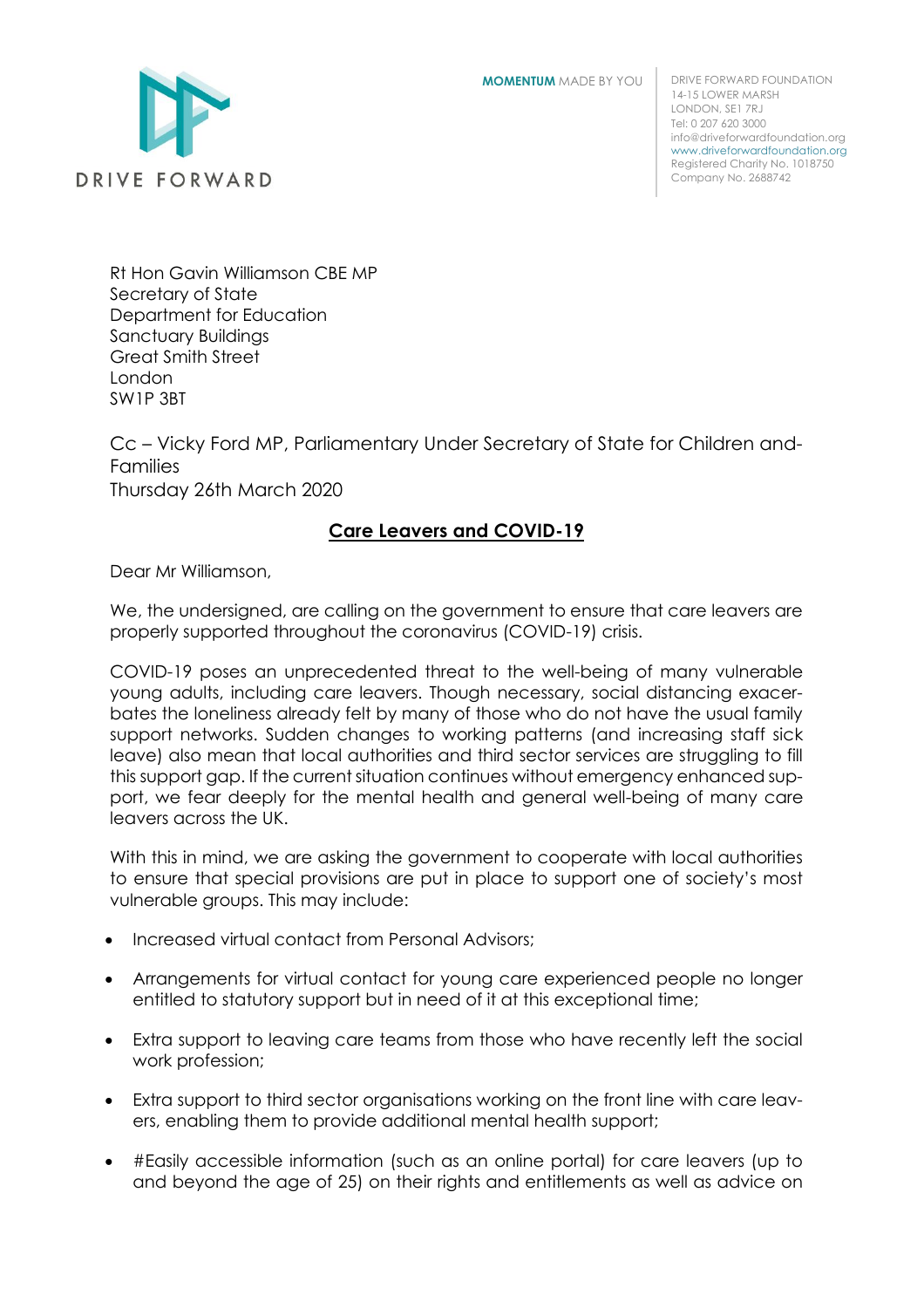where to find support during this crisis. This should include clear information on how to access support from the Jobcentre;

• And increased public information about care leavers as a vulnerable group to encourage community or mutual aid groups to make them a priority.

We know that around half of care leavers experience mental health issues<sup>1</sup> and that around 40 per cent of care leavers aged 19 – 21 are not in education, employment or training2. A crisis that will undoubtedly have a profound effect on our jobs market and social services will be extremely damaging for a large percentage of care leavers.

We urge you and your colleagues, as corporate parents, to do everything in your power to prevent such an impact and to ensure that our care leavers are properly supported during this crisis.

We look forward to receiving your response and would be happy to discuss further.

Yours sincerely,

Much Newith

Martha Wansbrough

CEO of Drive Forward Foundation

## **Supported by:**

Paul Smart (Co-chair, National Association of Independent Reviewing Officers) Jon Fayle (Co-chair, National Association of Independent Reviewing Officers) Deborah Jones (CEO, Voices from Care Cymru) Who Cares? Scotland Alison Toal (CEO, Voices of Young People in Care) Brigid Robinson (Managing Director, Coram Voice) TACT Fostering and Adoption Balbir Chatrik (Director of Policy and Communications, Centrepoint) Carolyne Willow (Director, Article 39)

<sup>1</sup> <https://www.barnardos.org.uk/sites/default/files/uploads/neglected-minds.pdf>

<sup>2</sup> <https://researchbriefings.files.parliament.uk/documents/CBP-8429/CBP-8429.pdf>